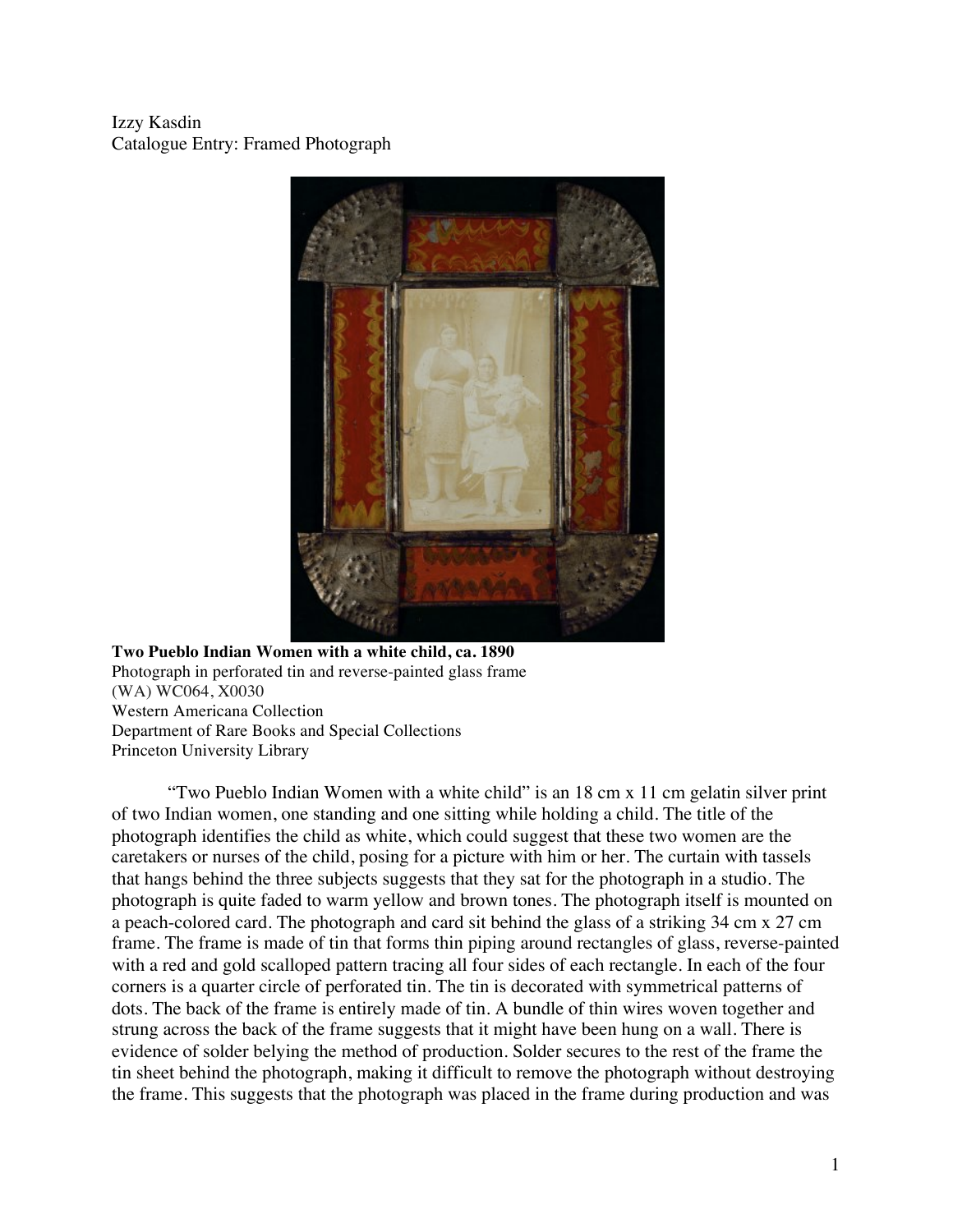not switched later with a different photograph; the photograph and frame are probably from the same place and period. Princeton purchased this object from The Rainbow Man Gallery in Santa Fe, a gallery that specializes in Curtis photographs, Indian jewelry, and New Mexican folk art.<sup>1</sup>

The library does not name a photographer or studio. Of all of the studio portraits in Princeton's Western Americana collection, the photograph in the frame bears a striking resemblance to the photographs labeled, "Cobb studio."<sup>2</sup> These photographs all have 18 cm x 11 cm dimensions and are mounted on peach-colored cards, like the framed photograph. The library identifies them all as gelatin silver prints and they display the same fading patterns as the framed photograph. The University of New Mexico's (UNM) digital photo archives has 49 photographs from the Cobb Studio, including a print identical to the photograph in the frame, confirming that it was indeed from William Cobb's studio.<sup>3</sup> UNM dates the photograph to ca. 1900, not the Library's ca. 1890.

The frame itself probably came from not far outside of Albuquerque, where Cobb had his studio. In their comprehensive study of New Mexican tinwork, Lane Coulter and Maurice Dixon identify 14 different tinsmiths and workshops based on stylistic patterns. The "Isleta Tinsmith" undoubtedly made Princeton's frame, based on Coulter's description of his style and period of activity. <sup>4</sup> Figure 5.81 in Coulter and Dixon's book has four quarter-circles of tin with a perforation pattern identical to the Princeton frame.<sup>5</sup> This is common among the Isleta Tinsmith's frames; Coulter and Dixon suggest he worked off of a "set of standard templates."6 The Isleta Tinsmith was likely of Hispanic origins, which explains the Spanish influences in his work. <sup>7</sup> Reverse glass painting was a European technique that Spain probably brought to the New World. <sup>8</sup> Tinwork, too, was first a Mexican craft introduced to New Mexico by immigrants via the Rio Grande. <sup>9</sup> Once in New Mexico, though, tinwork developed a unique American style, as the Isleta Tinsmith's work shows. For example, New Mexicans did not mine and so resorted to unique techniques for procuring raw materials. The craftsmen of the Southwest used re-purposed tin-cans as the material for their tinwork; starting in the late 1840s, the tin-cans of food brought along the Santa Fe Trail led to the growth of this unique method.<sup>10</sup> The Isleta Tinsmith often "backed" his glass with the "interior of a can," which the flattened concentric circles on the back of the Princeton frame evidence.<sup>11</sup> Both reverse-painted glass and tinwork items were at first

 

<sup>&</sup>lt;sup>1</sup> Izzy Kasdin, email message from Alfred Bush, January 12, 2012;

The Rainbow Man Orotone and Goldtone Gallery. http://www.therainbowman.com/index.html.

<sup>&</sup>lt;sup>2</sup> "Isleta girls." Cobb Studio. ca. 1890. Western Americana Collection, (WA) WC064, M1913. Department of Rare Books and Special Collections, Princeton University Library.

<sup>&</sup>quot;Isleta Squaw, No-Hi-Hi." Cobb Studio. ca. 1890. Western Americana Collection, (WA) WC064, M1911. Department of Rare Books and Special Collections, Princeton University Library.

<sup>&</sup>quot;Three Isleta Indian women with baskets of pottery." Cobb Studio. ca. 1890. Western Americana Collection, (WA) WC064, M1910. Department of Rare Books and Special Collections, Princeton University Library.

<sup>&</sup>lt;sup>3</sup> "Unidentified Pueblo women and baby, New Mexico." PA1990.13.249. New Mexico's Digital Collections. University of New Mexico. http://econtent.unm.edu/cdm4/item\_viewer.php?CISOROOT=/abqmuseum&CISOPTR=996&CISOBOX=1&REC=14. <sup>4</sup> Lane Coulter and Maurice Dixon, Jr., *New Mexican Tinwork, 1840-1940* (Albuquerque: University of New Mexico Press,

<sup>1990), 116-118.</sup>

<sup>5</sup> Ibid. 117.

<sup>6</sup> Ibid., 120.

<sup>7</sup> Ibid., 117-118.

<sup>8</sup> Frieder Ryser, *Reverse Paintings on Glass: The Ryser Collection*, ed. and trans. Rudy Eswarin (Corning: Corning Museum of Glass, 1992), 32.

<sup>9</sup> Lane Coulter, "A Migrant Craft: New Mexico," *Artes de Mexico* 44 (1999): 94.

 $10$  Ibid.

<sup>11</sup> Coulter and Dixon, *New Mexican Tinwork, 1840-1940,* 118.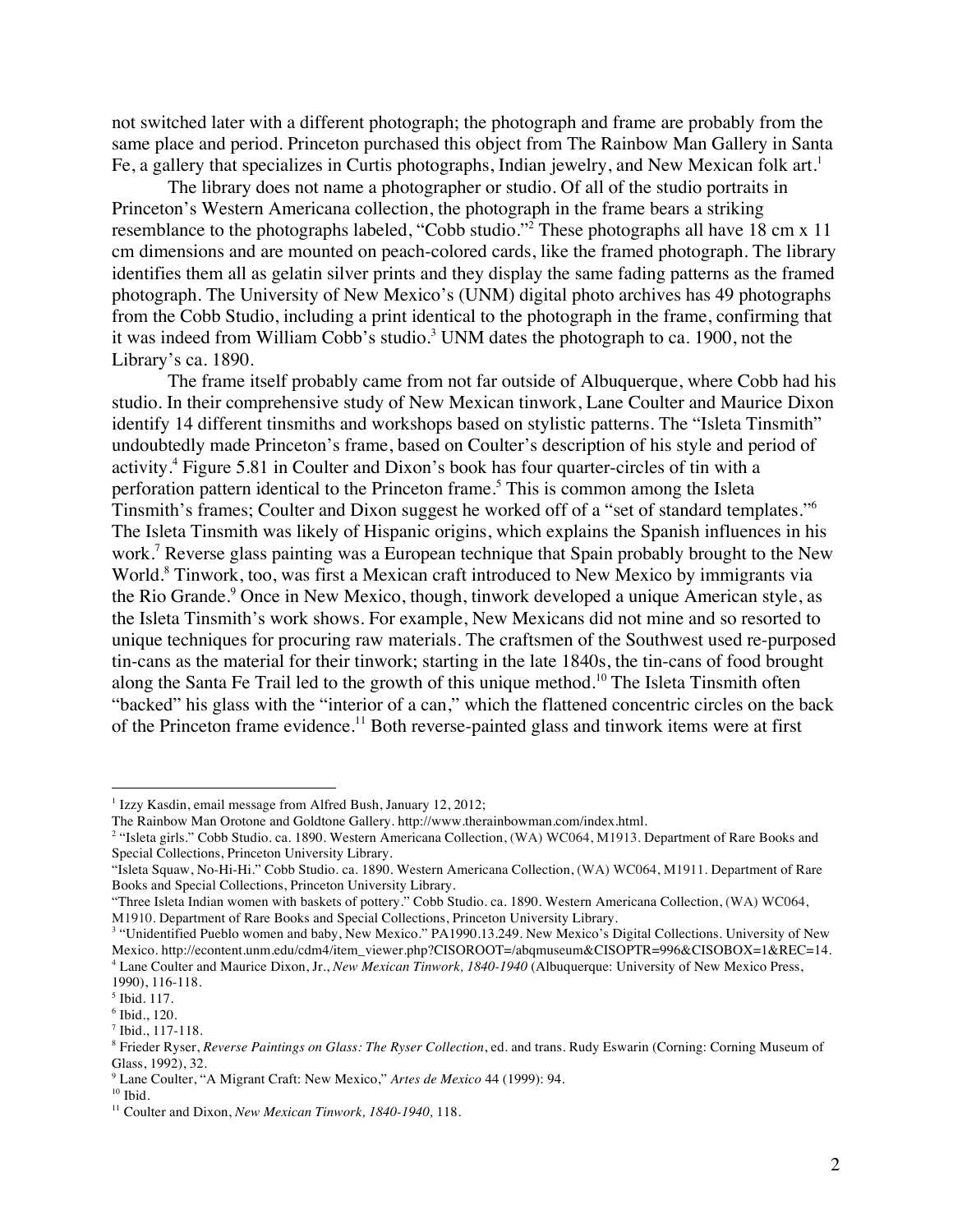used for religious practices.<sup>12</sup> Tin was an affordable metal for the small missions set up in Mexico.<sup>13</sup> Artisans in the Southwest, however, adopted the techniques for use on more secular, utilitarian items. This frame, therefore, represents the marriage of all cultures that influenced the American Southwest, including Mexican, Spanish, Catholic, American, and native. According to Coulter, only "fourteen frames by the Isleta Tinsmith, most containing photographs of pueblo residents, have been located."<sup>14</sup>

Based on this information, we can speculate that the women in the photograph were specifically from Isleta pueblo, where the frame was likely manufactured. Many of Cobb's other subjects were identified as Isleta, wearing the same off-the-shoulder garments as the women in the photograph. 15

Though reverse-painted glass objects in the United States were often assumed to be tourist objects, it is clear that frames of this kind had value among Southwesterners.<sup>16</sup> "Tinwork objects were very popular in the pueblo [Isleta]" and photographs of Isleta and surrounding pueblos show frames much like Princeton's hanging in the homes of Native Americans.<sup>17</sup>

This object is significant both in its aesthetic beauty and in how it embodies the multiple, international elements of Southwestern culture.

### **Bibliography**

## **On tinwork:**

Coulter, Lane, and Maurice Dixon, Jr. *New Mexican Tinwork, 1840-1940.* Albuquerque:

University of New Mexico Press, 1990.

Coulter, Lane. "A Migrant Craft: New Mexico." *Artes de Mexico* 44 (1999): 93-96.

de Orellana, Margarita. "A Fleeting Brilliance." *Artes de Mexico* 44 (199): 81.

Giffords, Gloria Fraser. "A Noble Metal." *Artes de Mexico* 44 (1999): 82-85.

 

<sup>&</sup>lt;sup>12</sup> William C. Ketchum, "Reverse-glass painting," in *The Encyclopedia of American Folk Art*, ed. Gerard C. Wertkin (New York: Routledge, 2004), 434.

<sup>13</sup> Glora Fraser Giffords, "A Noble Metal," *Artes de Mexico* 44 (1999): 83.

<sup>14</sup> Coulter and Dixon, *New Mexican Tinwork, 1840-1940,* 116.

<sup>&</sup>lt;sup>15</sup> "Isleta girls." Cobb Studio. ca. 1890. Princeton University Library.

<sup>&</sup>quot;Isleta Squaw, No-Hi-Hi." Cobb Studio. ca. 1890. Princeton University Library.

<sup>&</sup>quot;Three Isleta Indian women with baskets of pottery." Cobb Studio. ca. 1890. Princeton University Library.

<sup>&</sup>lt;sup>16</sup> Ketchum, "Reverse-glass painting," 435.

<sup>17</sup> Coulter and Dixon, *New Mexican Tinwork, 1840-1940,* 116.

Patrick T. Houlihan and Betsy E. Houlihan, *Lummis in the Pueblos* (Flagstaff: Northland Press, 1986), 31, 34.

<sup>&</sup>quot;Interior of House, Opato." ca. 1890. Western Americana Collection, (WA) WC064, M1569. Department of Rare Books and Special Collections, Princeton University Library.

<sup>&</sup>quot;Interior of Simon's Adobe House Showing Blankets and Wood Beams 1899." Vroman, A.C. 1899. BAE GN 02011 06340300, National Anthropological Archives, Smithsonian Institution. As seen in "Time Exposures: Picturing a History of Isleta Pueblo in the 19th Century" at the National Museum of the American Indian.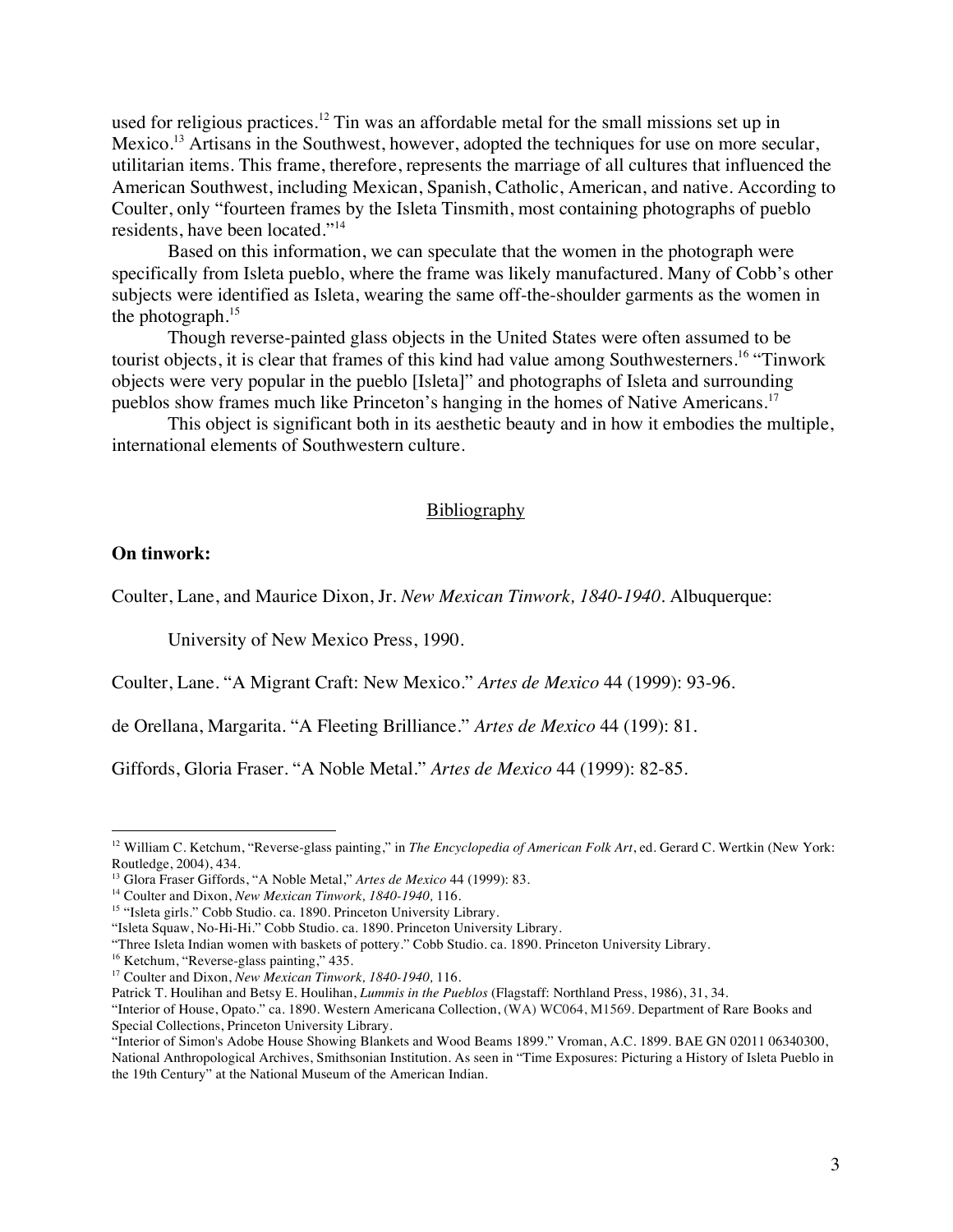"Indian boys at work in tin shop at Indian Training School." J.N. Choate. 1879-1881. (WA) WC055, Folio 2, Leaf 3, Photograph p. Department of Rare Books and Special Collections, Princeton University Library.

#### **On reverse-painted glass:**

- Ketchum, William C. "Reverse-glass painting." In *The Encyclopedia of American Folk Art*, edited by Gerard C. Wertkin, 434-436. New York: Routledge, 2004.
- Ryser, Frieder. *Reverse Paintings on Glass: The Ryser Collection*. Edited and translated by Rudy Eswarin. Corning: Corning Museum of Glass, 1992.
- Ward, Mildred Lee. *Reverse paintings on glass.* Lawrence: Helen Foresman Spencer Museum of Art, The Univ. of Kansas, 1978.

### **On the context of the frames:**

- Houlihan, Patrick T., and Betsy E. Houlihan. *Lummis in the Pueblos*. Flagstaff: Northland Press, 1986.
- "Interior of House, Opato." ca. 1890. Western Americana Collection, (WA) WC064, M1569. Department of Rare Books and Special Collections, Princeton University Library.
- "Interior of Simon's Adobe House Showing Blankets and Wood Beams 1899." Vroman, A.C. 1899. BAE GN 02011 06340300, National Anthropological Archives, Smithsonian Institution. As seen in "Time Exposures: Picturing a History of Isleta Pueblo in the 19th Century" at the National Museum of the American Indian.

The Rainbow Man Orotone and Goldtone Gallery. http://www.therainbowman.com/index.html.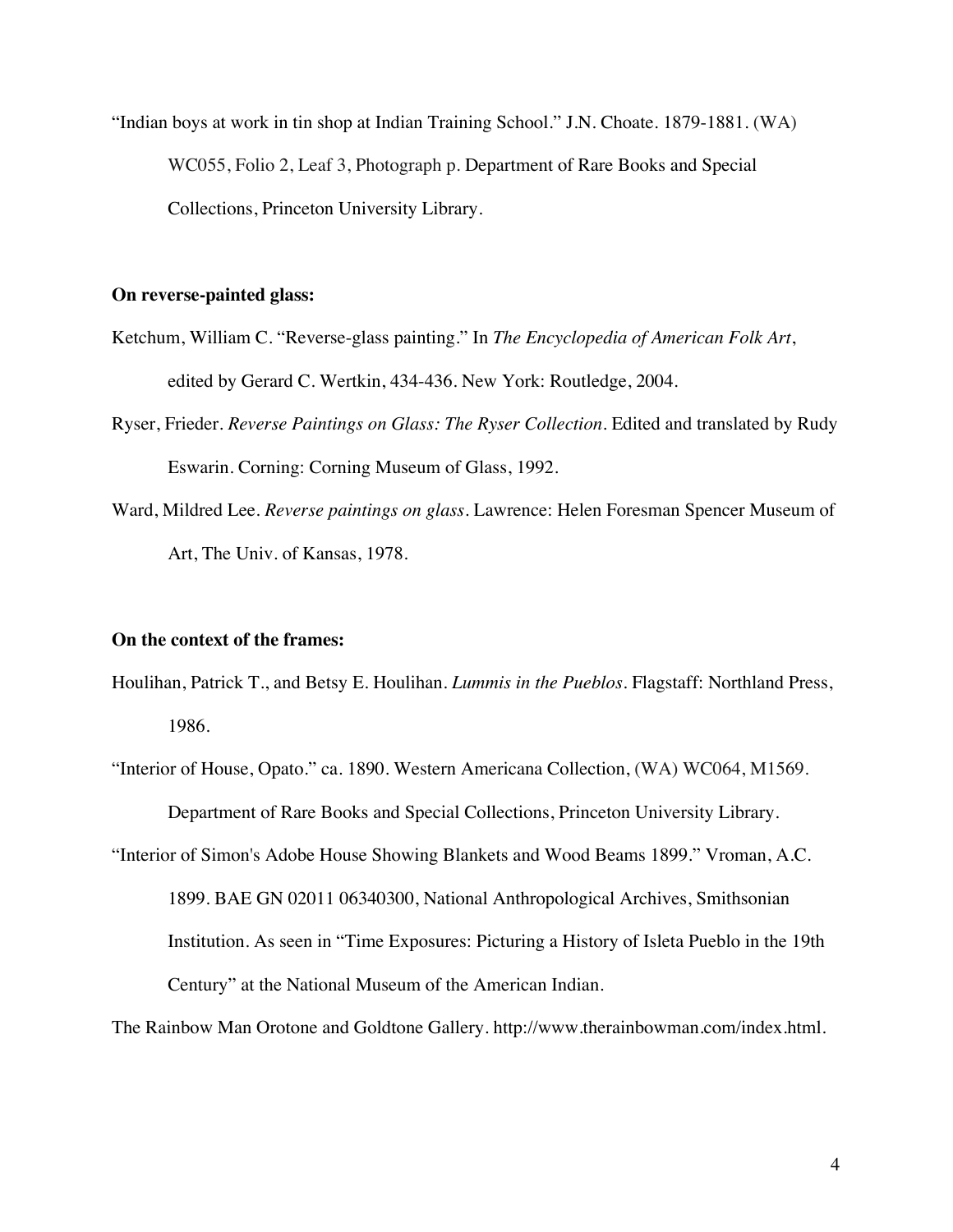## **On the Cobb Studio and the photograph**:

- Dreesen, Donald S. "Early Railroad Families of Albuquerque." *New Mexico Genealogist* (1980): 3-9. http://www.nmgs.org/artRRfam.htm.
- Fleming, Paula R., and Judith Luskey. *The North American Indians in Early Photographs*. New York: Harper & Row, 1986. Appendix 2.
- "Isleta girls." Cobb Studio. ca. 1890. Western Americana Collection, (WA) WC064, M1913. Department of Rare Books and Special Collections, Princeton University Library.
- "Isleta Squaw, No-Hi-Hi." Cobb Studio. ca. 1890. Western Americana Collection, (WA) WC064, M1911. Department of Rare Books and Special Collections, Princeton University Library.
- "Pueblo Indians, Isleta, New Mexico." Lummis, Charles Fletcher. ca. 1900. Western Americana Collection, (WA) WC064, M0818. Department of Rare Books and Special Collections, Princeton University Library.
- Rudisill, Richard. *Photographers of the New Mexico Territory, 1854 – 1912.* Museum of New Mexico, 1973.
- "Three Isleta Indian women with baskets of pottery." Cobb Studio. ca. 1890. Western Americana Collection, (WA) WC064, M1910. Department of Rare Books and Special Collections, Princeton University Library.
- "Unidentified Pueblo women and baby, New Mexico." PA1990.13.249. New Mexico's Digital Collections. University of New Mexico. http://econtent.unm.edu/cdm4/item\_viewer.php? CISOROOT=/abqmuseum&CISOPTR=996&CISOBOX=1&REC=14.

### **On gelatin silver prints:**